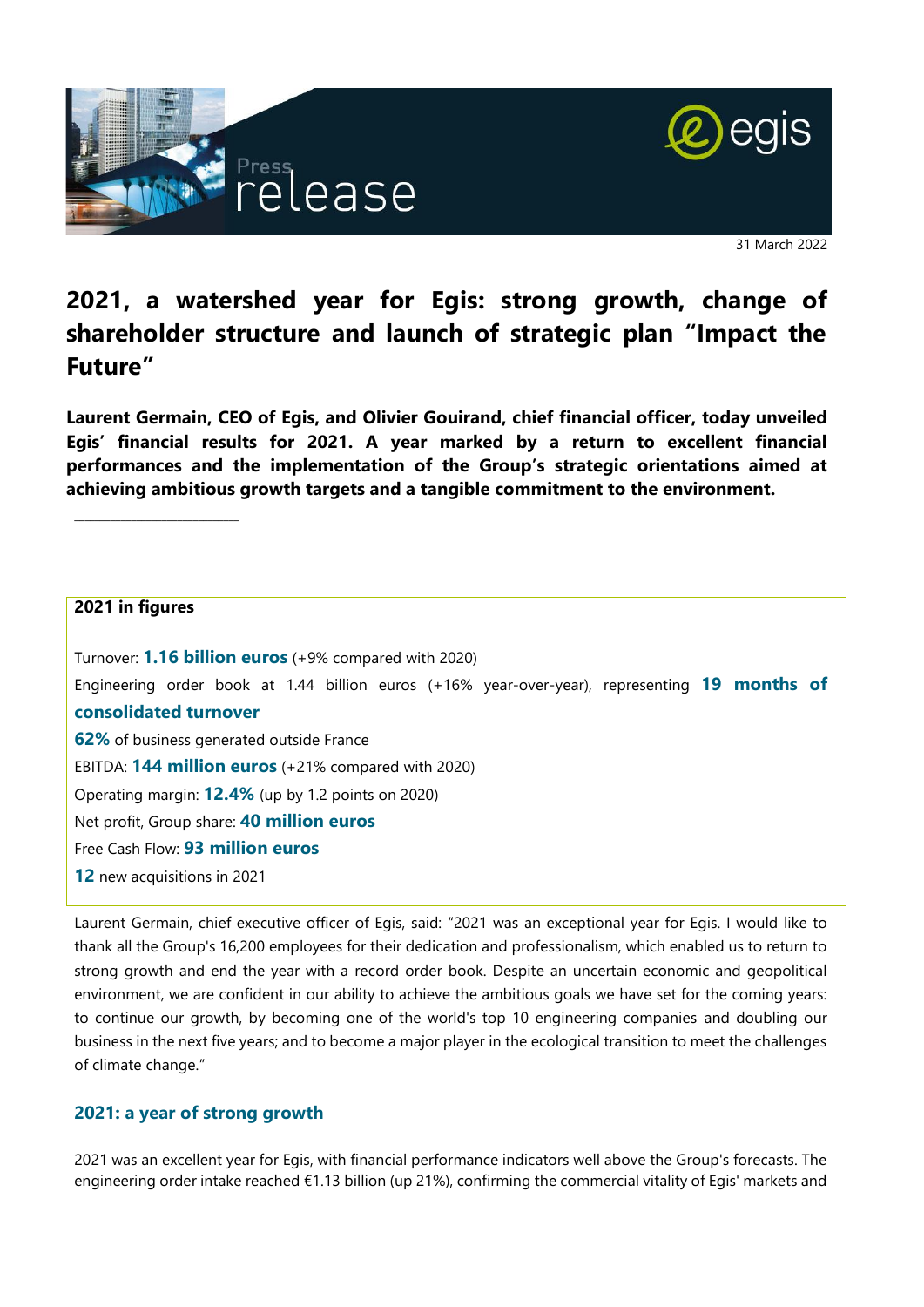the positive impact of the new commercial organisation. At the end of December 2021, Egis' engineering order book represented 19 months of consolidated turnover, which is a record.

Egis' turnover in 2021 amounted to €1.16 billion, up 9% compared to 2020. This growth is due in particular to Egis' ability to win very large projects in a variety of fields, such as a road project in Peru, the Manila metro in the Philippines, the Dhaka metro in Bangladesh, the project management of a large leisure complex in Saudi Arabia, and cable transportation in Ile-de-France.

Among the geographical zones in which Egis operates, Asia-Pacific and the Middle East are particularly buoyant, with growth rates of 15% and 14% respectively.

### **Particularly solid financial indicators**

The Group's profitability, as measured by EBITDA, bounced back in 2021 by +21% to reach  $\epsilon$ 144 million. The operating margin is 12.4%, up 1.2 points on 2020, and above the figure for 2019 (12.2%). Net profit (group share) amounted to €40 million, up 46% compared to 2021. This reflects the strong improvement in Egis' profitability, in both engineering and operations.

The Group's balance sheet also shows healthy financing capacity: the net cash position was positive at the end of 2021 at €23 million. Egis also concluded a new borrowing arrangement with a pool of banking partners amounting to €460 million, most of which will be used to finance its external growth policy.

# **Development accelerating outside France**

In addition to the Group's organic growth, Egis' development is fuelled by a dynamic acquisition policy. In 2021, 12 new companies joined the Group, allowing it to round out its areas of expertise (building, mobility, rail, nuclear, digital, geotechnics, asbestos removal, etc.) and strengthen Egis' footprint in its target geographical areas (Australia, United Kingdom, Asia, etc.). These companies already contributed €29 million to Group turnover and €3 million to EBITDA in 2021.

### **Tangible commitments to environmental protection**

Egis' main sectors of activity - cities, buildings and transport - account for more than 50% of global greenhouse gas emissions. The Group therefore has a crucial role to play in the fight against climate change alongside its clients, and in particular national and local government. Consequently, Egis is making its contribution to environmental protection through five tangible pledges:

- **1.** Cut Egis' greenhouse gas emissions worldwide, with the emissions reduction amounting to 80% by 2050.
- **2.** Reduce the emissions of Egis' clients' projects, and limit their impact on biodiversity. In 2030, 100% of Egis' projects will be eco-designed, even when this is not requested by the client.
- **3.** Contribute to increased carbon sequestration, notably through nature-based solutions, such as Smart Soil, which improves the carbon sequestration potential of land holdings.
- **4.** Reinforce the resilience of communities and infrastructure to extreme climate risks (floods, wildfires, etc.) by contributing to the necessary adaptation of communities.
- **5.** Adjust the company's business portfolio by developing a third business pillar dedicated to the energy transition, with an increase in the Group's activity in low carbon energy (including nuclear power, in which Egis is already a leading figure) and the ambition to become a leader in the renewable energy sector.